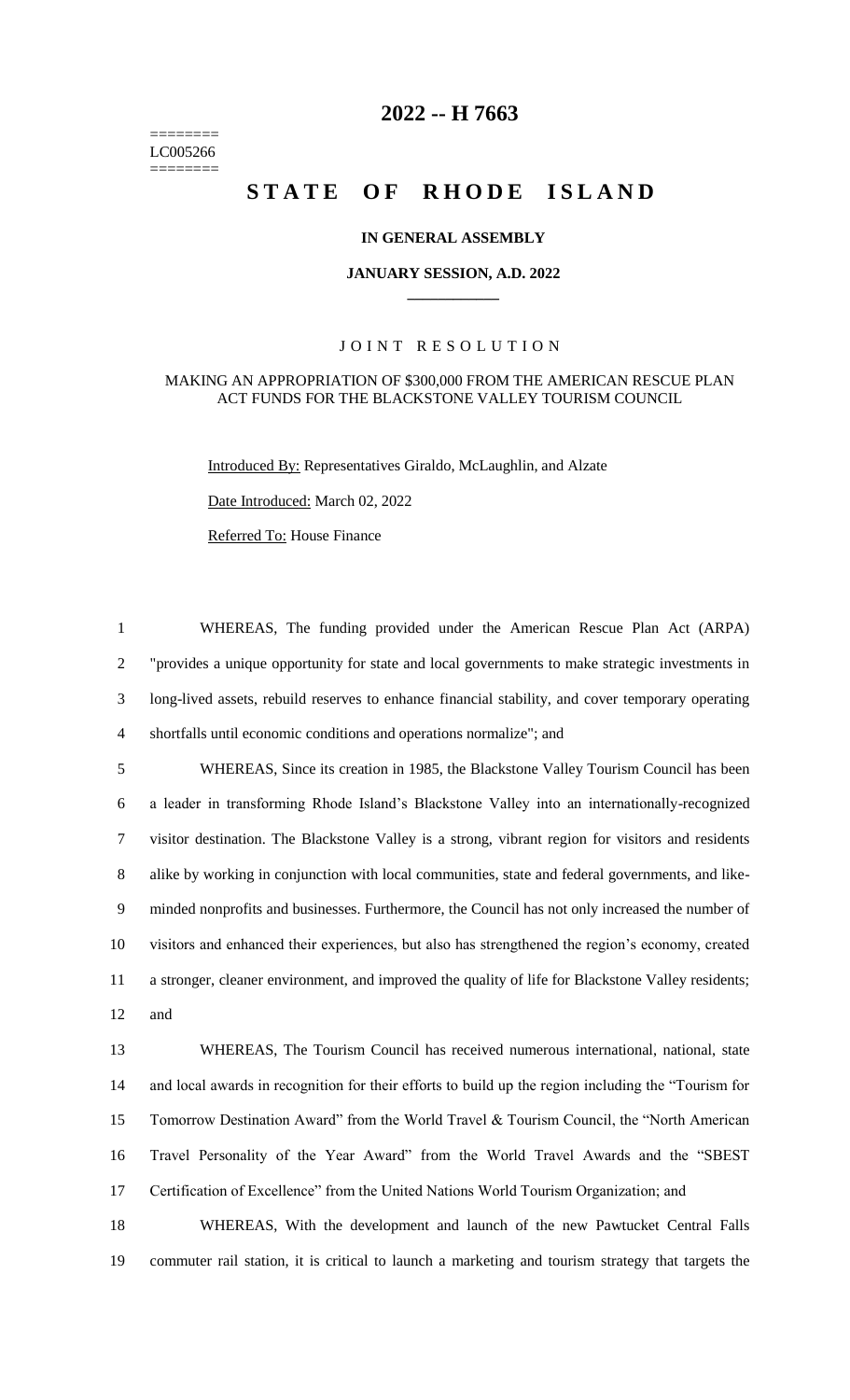strengths of the cities of Pawtucket and Central Falls; now, therefore be it

 RESOLVED, That there is hereby appropriated, out of any money from the American Rescue Plan Act in the treasury not otherwise appropriated for the fiscal year 2022-2023, the sum of three hundred thousand dollars (\$300,000) to the Blackstone Valley Tourism Council for marketing the new Pawtucket Central Falls commuter rail station; and the state controller is hereby authorized and directed to draw his orders upon the general treasurer for the payment of said sum, or so much thereof as may be from time to time required, upon receipt of properly authenticated vouchers.

======== LC005266 ========